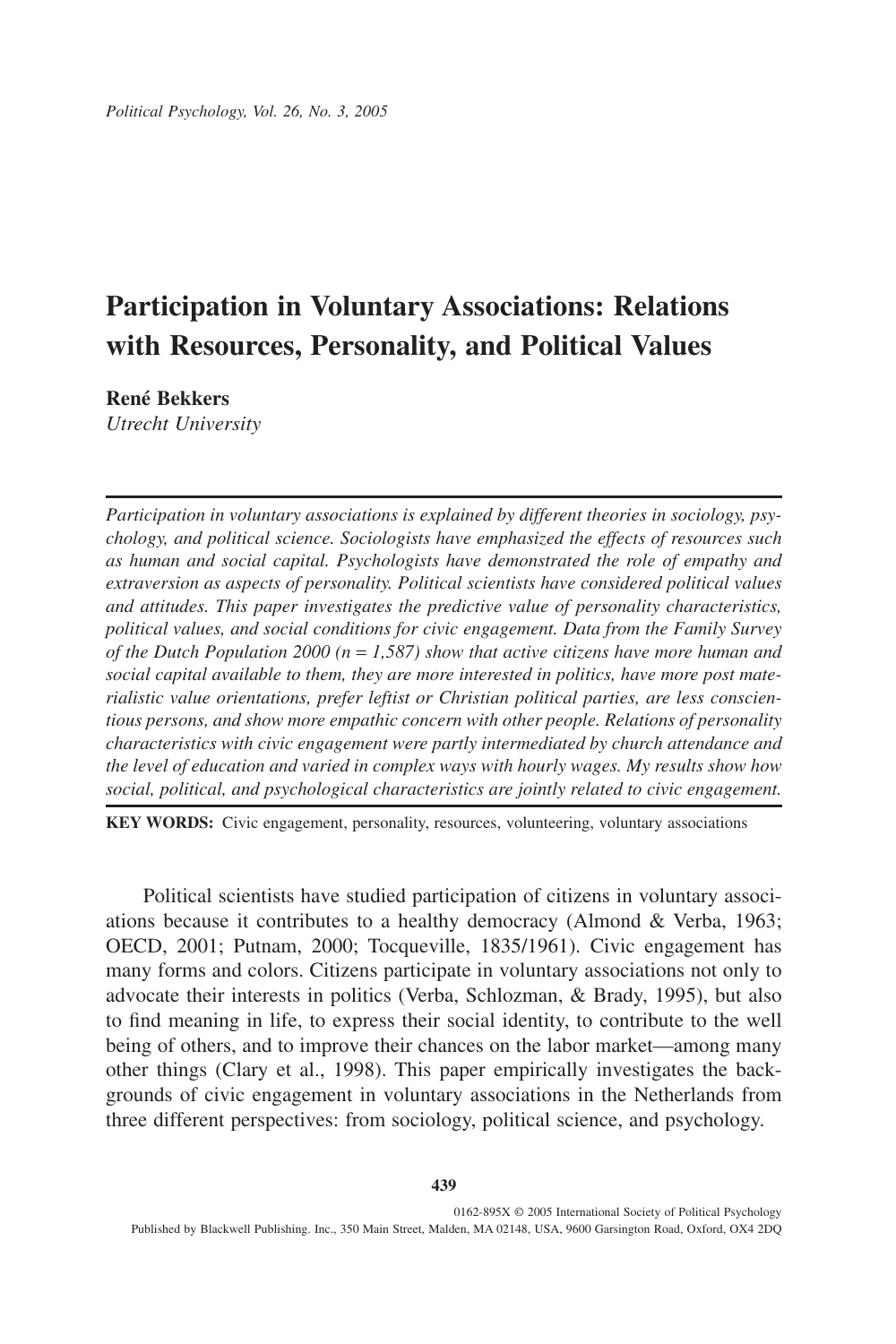Sociologists generally assume that good intentions are universal, but that some people have a stock of human and social capital that allows them to fulfill these intentions while others lack the resources to do so (Brady, Verba, & Schlozman, 1995; Wilson & Musick, 1999). "The desire to do good is more or less evenly distributed, but the resources to fulfill that desire are not" (Wilson & Musick, 1999, p. 244). This approach claims that resources in the form of financial, human, and social capital are driving civic engagement. The advantage of this approach is that the measurement and causality problems that inhere in preferences and values are avoided. However, it does not provide a complete picture of the determinants of civic engagement. Measurement problems with preferences are not a good reason to pretend they do not exist and are not important. Political scientists have been less hesitant to use attitudes and values as explanations of civic engagement. Verba, Schlozman, and Brady (1995) and Inglehart (1977, 1996) have shown that interest in politics and postmaterialism increase civic engagement. Personality and social psychologists, on the other hand, are interested in civic engagement, and especially in volunteering behaviors, as an expression of prosocial dispositions such as extraversion, agreeableness, and empathy (Carlo, Allen, & Buhman, 1999; Elshaug & Metzer, 2001; Penner & Finkelstein, 1998; Smith, 1966). Others have investigated the relationship of civic engagement to moral reasoning (Muhlberger, 2000), self-esteem, and locus of control (Cohen, Vigoda, & Samorly, 2001).

Sociologists, political scientists, and psychologists have studied civic engagement in relative isolation. Sociologists usually ignore potential effects of personality (for an exception, see Musick & Wilson, 2003). With a few exceptions (Penner, 2002; Penner & Finkelstein, 1998), personality and social psychologists have devoted little attention to the way these dispositions are intertwined with social conditions or political values. Political scientists have studied effects of resources in conjunction with political attitudes, showing that political attitudes often intermediate effects of resources (Cohen, Vigoda, & Samorly, 2001; Verba, Schlozman, & Brady, 1995). In the present study, I consider the effects of "social," "political," and "psychological" characteristics on civic engagement simultaneously. I investigate to what extent "sociological" characteristics such as education, income, religious affiliation, and community size, "political" characteristics such as political attitudes and values, and "psychological" characteristics such as individual differences in personality characteristics are typical for citizens who are active in voluntary associations. I have added quotation marks to the labels "psychological," "sociological," and "political" to indicate that the distinctions between the disciplines are crude and ideal typical and should not be taken too strict. In fact, I argue that disciplinary boundaries narrow our vision on civic engagement: studies from different disciplinary perspectives are incomplete because they disregard the role of the variables that are part of the other discipline. This conclusion is based on two arguments that are supported by the data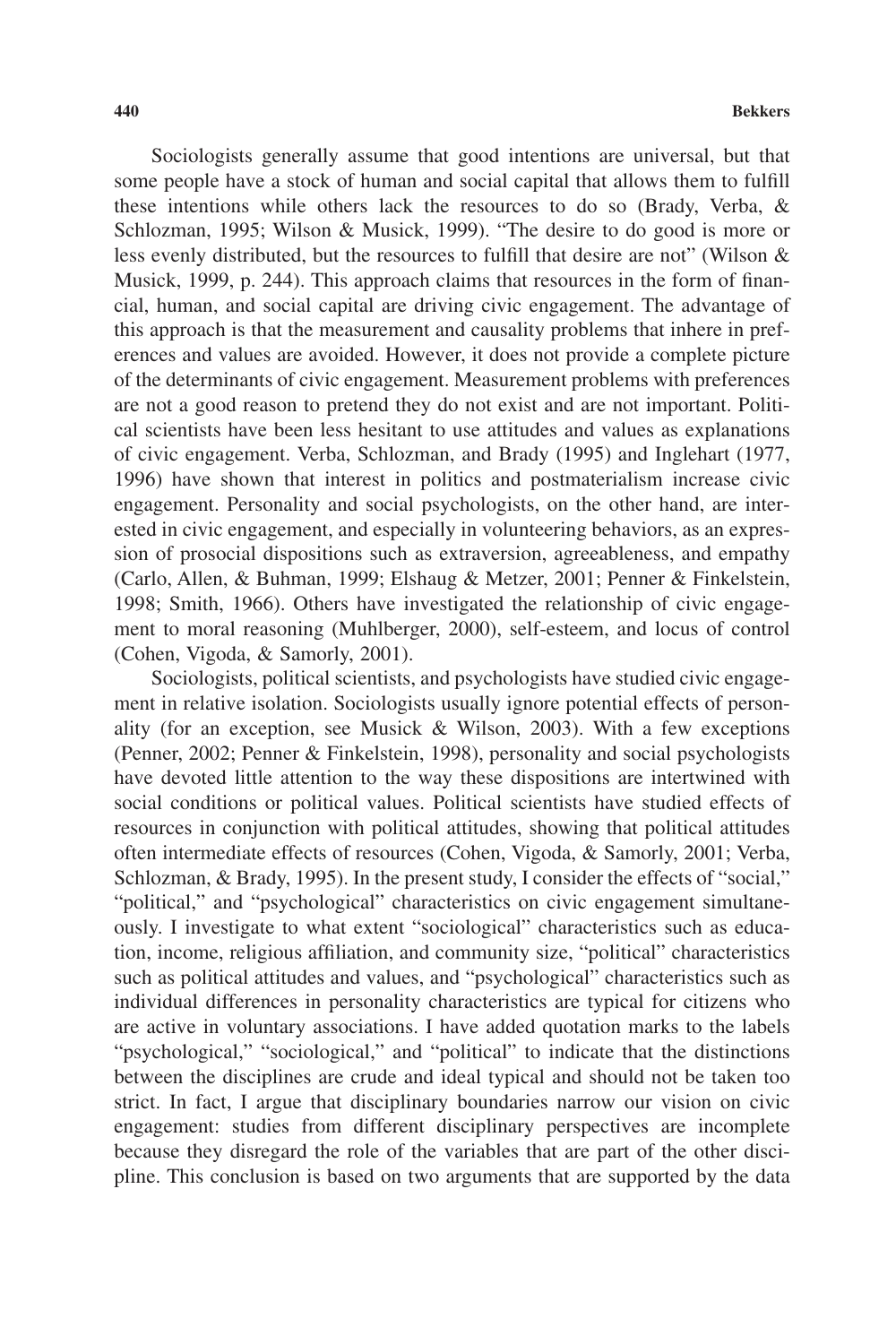presented below: (1) the relation of participation with social conditions is partly due to personality characteristics and (2) personality characteristics and social conditions have interactive effects. Sociologists and economists often downplay the role of preferences with the "low cost-hypothesis": when choices involve higher opportunity costs, they are less likely to be value-based. My results do not give much support for this idea. Personality and political values are related to civic engagement, also to more costly forms of participation (such as volunteering), and also among persons with higher opportunity costs for participation (those with higher hourly wages). Considering the effects of social, political, and psychological characteristics jointly and in their interactions with each other gives us a fuller understanding of civic engagement.

#### **Civic Engagement in the Netherlands**

Several aspects of Dutch civil society make the Netherlands an interesting case for studying these issues. In contrast to popular images of dwindling civic engagement (e.g., Fukuyama, 1999; Putnam, 2000; see, however, Baer, Curtis, & Grabb, 2001; Paxton, 1999, for counterarguments), civic engagement in the Netherlands in the past two decades has not declined. However, the apparent stability of the general level of engagement in Dutch voluntary associations masks profound changes in the nature of participation (Dekker & Van den Broek, 1998). Since the cross-national study of Verba, Nie, and Kim (1978), the effect of religious participation on civic engagement in general and political activity in particular has declined, and the role of socioeconomic resources for civic engagement has increased (Bekkers & De Graaf, 2002). In addition, monetary contributions have increased strongly and a sizeable philanthropic sector has emerged (Bekkers, 2003). Taken together, patterns of civic engagement in the Netherlands have become more similar to those in the United States. Another reason why the present study may be interesting is that I investigate a broad range of social values and personality characteristics. It is widely believed that civic engagement in modern society is more often an expression of secular values and individual differences in personality (Dekker & Van den Broek, 1998). This makes it worthwhile to focus our attention on the role of political values and individual differences in personality for contemporary civic engagement.

## **The "Low Cost-Hypothesis"**

Economists, sociologists, and psychologists argue that the behavioral effects of preferences, individual differences in personality, and prosocial motives are moderated by the costs of a given behavioral alternative (Diekmann & Preisendörfer, 2003; Mischel, 1977; Neuberg et al., 1997). This "low-cost hypothesis" claims that effects of personality characteristics on a given behavior are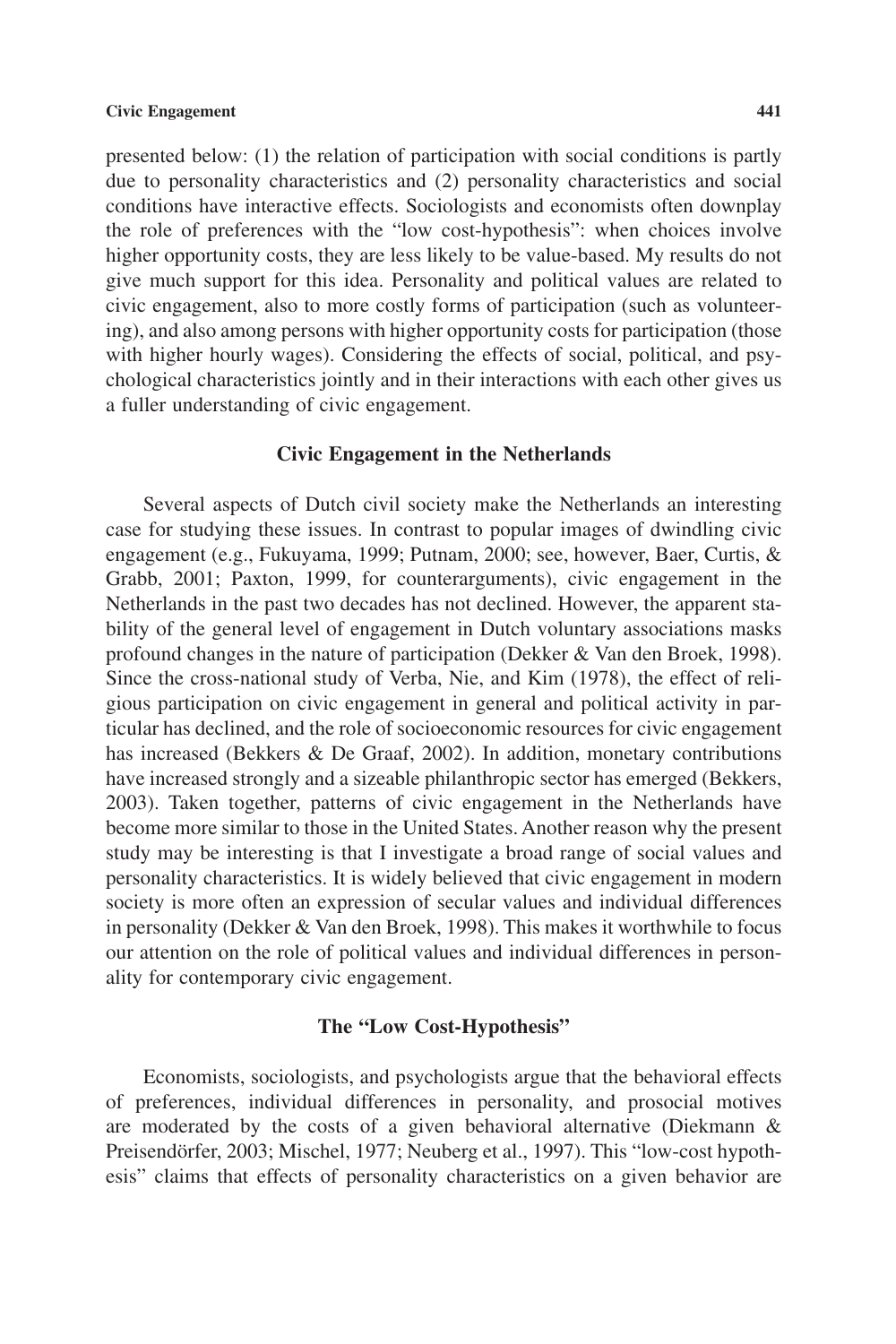assumed to be weaker when the costs associated with this behavior are higher. Recently, the low-cost hypothesis has gained popularity in European sociology as an explanation for anomalies to rational choice theory (Kirchgässner & Pommerehne, 1993; Mensch, 2000; Zintl, 1989). Voting, for example, is not considered as an anomaly to orthodox assumptions on self-interest because it involves small costs (see Tullock (1971) and Green & Shapiro (1994) for similar arguments). If the "low-cost hypothesis" is more than an ad hoc defense of rational choice theory, it should hold for more costly forms of civic engagement as well, such as volunteering. I investigate how the effects of personality characteristics depend on the costs of civic engagement in two ways: (1) by comparing the effects of personality characteristics on acts of participation with varying intensity (membership and volunteering); (2) by comparing the effects of personality characteristics on civic engagement among groups with varying opportunity costs of participation (in terms of hourly wages).

# **Data and Measures**

The third edition of the family survey of the Dutch population ("Familie Enquete Nederlandse Bevolking," De Graaf, De Graaf, Kraaykamp & Ultee, 2000; henceforth abbreviated as FNB2000) offers a unique opportunity to investigate the effects of sociological, political, and psychological characteristics of citizens on their civic engagement. This nationwide survey used a two-stage stratified sample of individuals in households. In the first stage, a random sample of municipalities in the Netherlands, stratified according to urbanization level, was drawn. In the second stage, a sample of persons was drawn from the population registers of these municipalities. Because the Family Survey was designed for research on families, an attempt was made to solicit participation from complete households (i.e., from both partners—if there were two adults). 723 primary respondents and their partners participated in the study. In addition, 141 persons without a partner (single person households) also participated. In total, 1,587 persons agreed to participate. The net response rate was 40.6%, which is not unusual for personal interviews in the Netherlands. Because the observations of primary respondents and their partners are not independent, a cluster correction was applied in order to avoid underestimation of the standard errors using the Huber/White/sandwich estimator of variance (Huber, 1967). The respondents completed a computer assisted personal interview (CAPI) as well as a write-in questionnaire left at the respondent's home after the CAPI.

The dependent variables in the analyses reported below are the reports in the CAPI about membership and volunteering in 12 types of voluntary associations. The interviewer mentioned the types of association one by one and asked the respondents for each type whether they held a membership in such an association, and if so, whether they served as unpaid volunteer workers for the association. Volunteer work was defined as "organizing activities for the association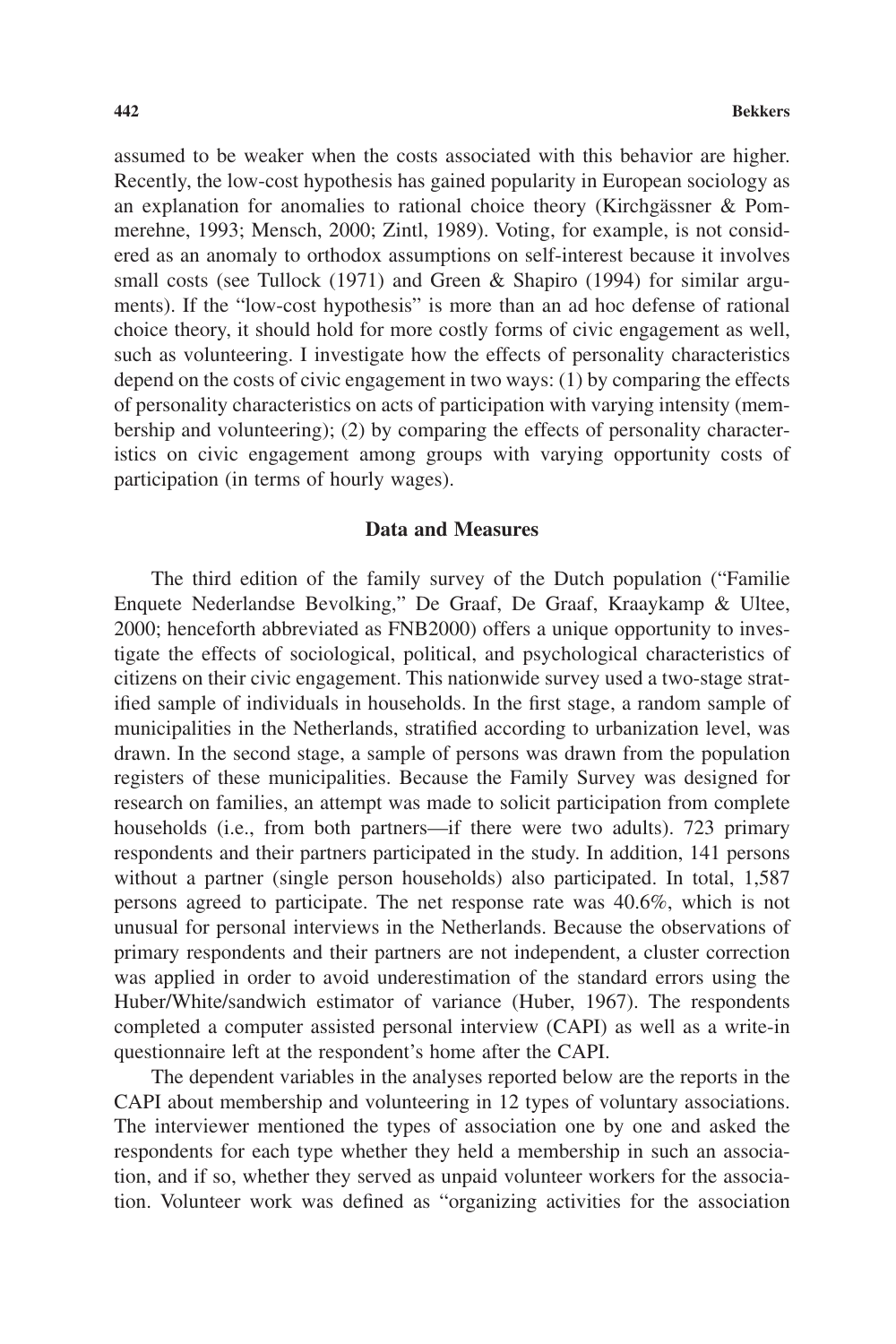or helping in another way." In a first analysis, I compare the characteristics of respondents who did not hold any memberships with members of *(quasi-) political associations* (political parties, labor unions, professional organizations, religious organizations, women's organizations, advocacy groups, and environmental organizations), members of *nonpolitical associations* (sports clubs, hobby clubs, organizations providing human and social services, cultural expression groups, and organizations for parents in schools), and members of both types of voluntary associations. In a second analysis, I compare the characteristics of respondents who were not engaged in voluntary associations with citizens who perform unpaid *volunteer work* for an association and those who *hold membership(s)* but do not volunteer.

To measure resources identified by sociological theories as facilitating civic engagement, data were obtained on the *highest completed educational level* (ranging from 1 for primary school to 8 for postacademic degree), the *frequency of church attendance* (number of visits per year), *urbanization level* (five categories, reverse coded), *personal income per year* (sum of all sources of income; respondents who did not report any source of income at all were given the median value (€23,000); incomes above €300,000 were truncated), and *working hours per week* (truncated above 70 hours). Personal income was divided by the number of working hours to obtain a measure of *hourly wages*. From a sociological point of view, civic engagement should increase with the level of education and church attendance, while participation should decrease with the level of urbanization and higher hourly wages, the latter because they increase the opportunity costs for participation.

The write-in questionnaire contained the questions on attitudes, values, and personality characteristics, because they are more vulnerable to social desirability. The following political variables were used. *Postmaterialism* is a variable in five categories based on the rank ordering of two sets of four political goals (see De Graaf (1988) for original items). *Interest in politics* was measured by a single item: "My interest in politics is.. ." (from 1 for "very little" to 5 for "very much"). *Ideological self-identification* was measured with the item "When you think about your opinions in political matters, where would you place them on this line from left to right?" (ranging from 1 to 10). To obtain a variable measuring *extremity* of ideological self-identification, all responses were recoded into absolute deviations from the middle category. *Voting preferences* were measured with the question: "If there would be a general election today, which political party would you vote for?" From a political science point of view, it can be expected that respondents with postmaterialistic value orientations, more interest in politics, more extreme ideological self-identification, and specific political preferences (opposed to being undecided or having no intention to vote) should increase civic engagement.

To measure personality characteristics studied in psychological perspectives on prosocial behavior, the write-in questionnaire also contained a 30-item "Big Five"-adjective checklist (responses ranging from 1 for "Does not fit me at all"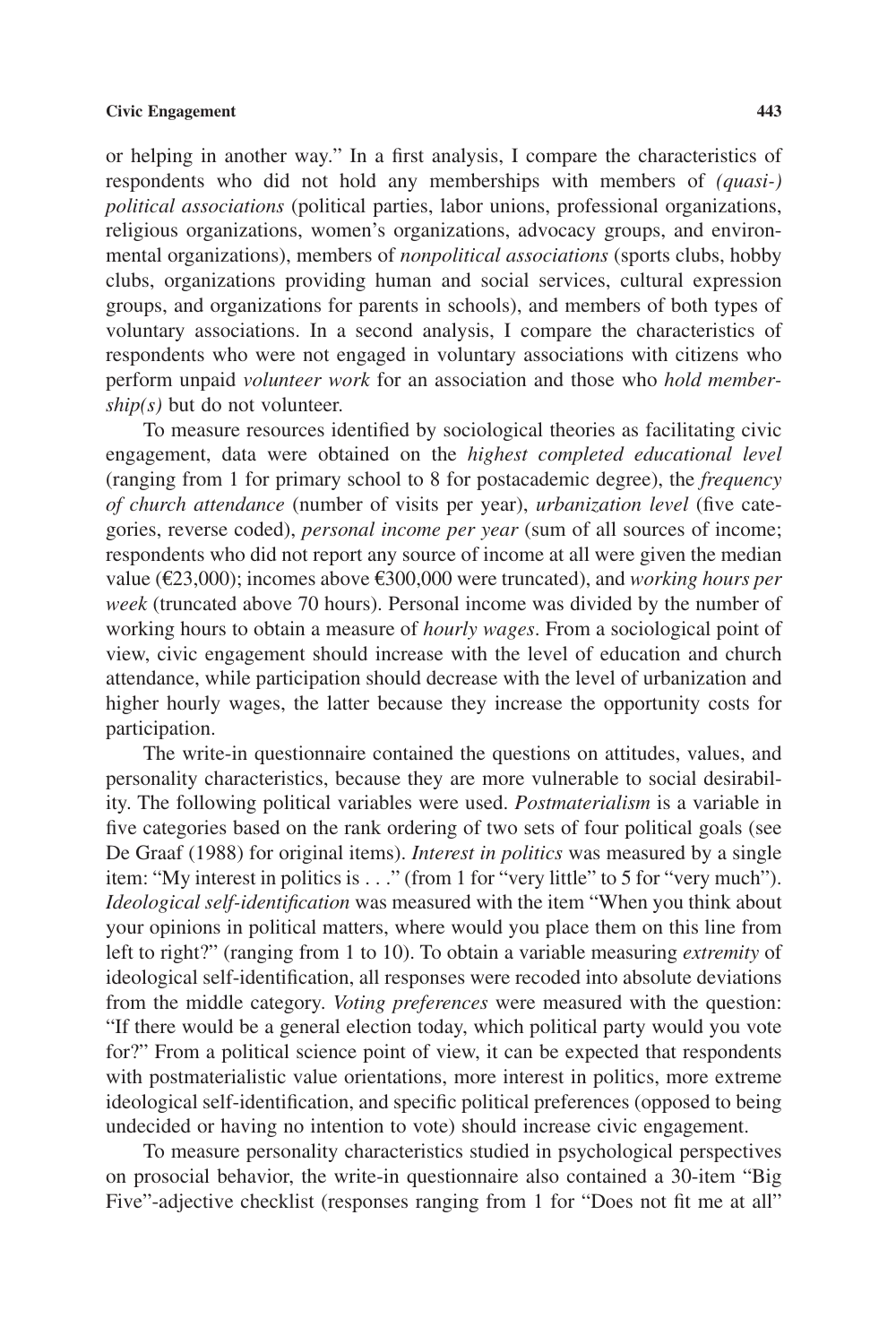to 7 for "Fits me completely") based on Goldberg (1992). The "Big Five" are the much appraised result of several decades of controversy in personality psychology. Numerous factor analyses on tens of thousands of adjectives from the dictionary describing personal characteristics showed that most of the adjectives were related to five dimensions (John, 1990). Factor analysis on the adjective checklist clearly showed a five-factor structure. For all dimensions, mean scores were computed: *extraversion* (alpha = .82, four items), *neuroticism* (alpha = .77, four items; the antonym of "emotional stability"), *agreeableness* (alpha = .83, six items), *conscientiousness* (alpha = .87, four items), and *openness* (alpha = .80, six items). Because the literature on prosocial behavior suggests that empathy is an important facet of agreeableness (Ashton & Lee, 2001; Graziano & Eisenberg, 1994; Penner & Finkelstein, 1998), I translated items from Davis (1994) into Dutch to measure *empathic concern* (four items, alpha = .68) and *perspective taking* (six items, alpha = .78).

## **Analytical Strategy**

In the following section, results are reported of two maximum-likelihood multinomial logistic regression analyses of civic engagement. Multinomial logistic regression models are suited to analyze dichotomous choices between qualitatively different alternatives (Cramer, 1991). In our case, there are two different choices: in which type of association to participate (political, nonpolitical, or both) and the intensity of participation (membership or volunteering). For both choices, nonparticipation is the reference category. The analyses show which characteristics are typical of participants in different types of voluntary associations, and which characteristics are typical of members and volunteers (compared with nonparticipants).

The entries in the tables are relative risk ratios (exp(b)s) or odds ratios. An odds ratio of 1.00 indicates there is no relationship; odds ratios below 1.00 indicate a negative relationship, and odds ratios above 1.00 indicate a positive relationship. All independent variables (except dummies for gender and political preferences) were z-standardized, which enables a comparison of effect sizes. In the first model, individual differences in empathy and the "Big 5"-personality dimensions are included. In the second model, individual resources such as education, social capital indicators such as church attendance, and political values and attitudes are added. Because personality characteristics are rather stable individual differences (Costa & McCrae, 1988), they are entered before acquired levels of education, income, and religious participation. The results of a third model, including the interaction effects of individual differences with hourly wages, are shown separately. This model allows for a test of the "low-cost hypothesis."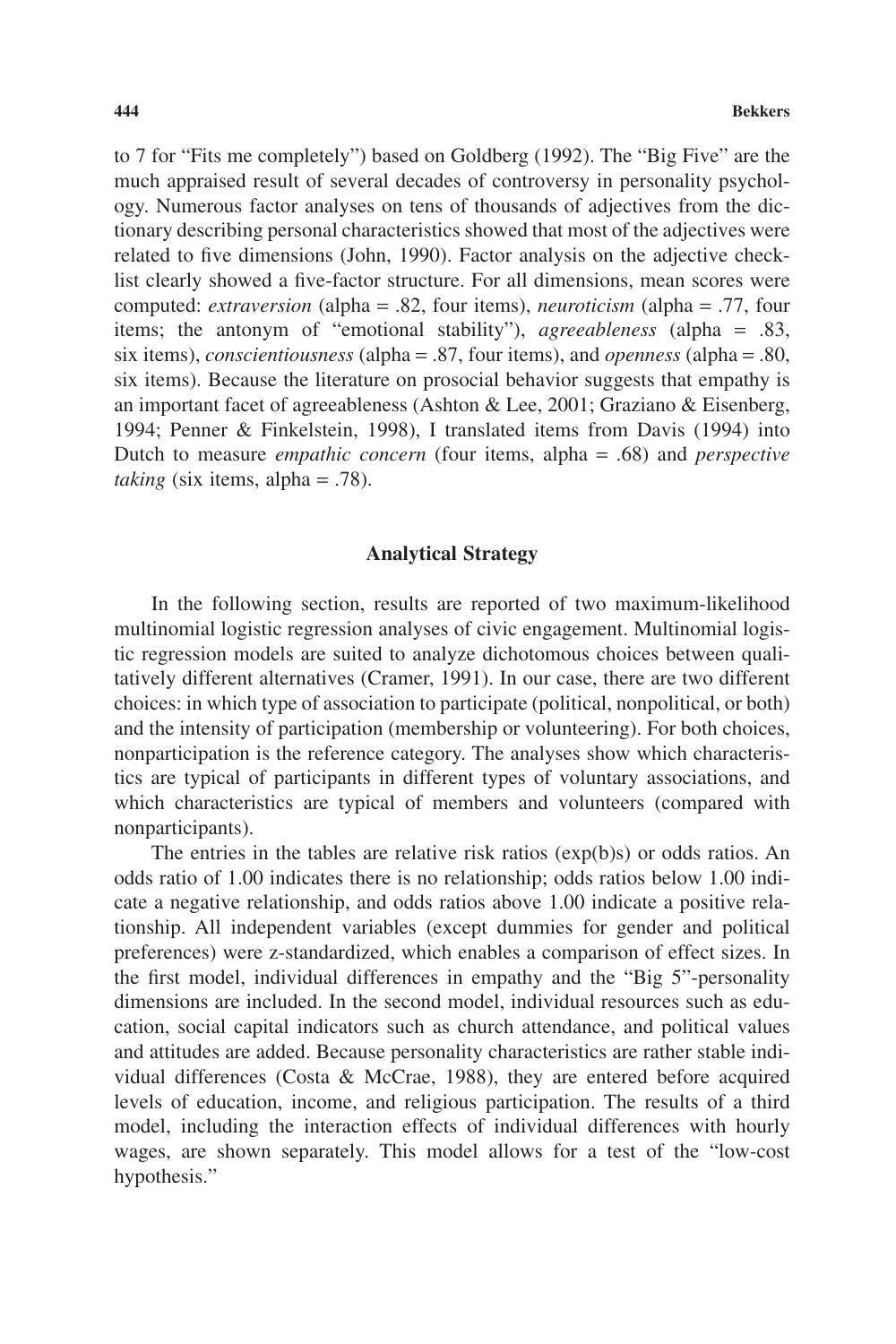# **Results**

# *Resources, Political Values, and Personality Characteristics of Active Citizens*

The results of the analyses reported in Tables 1 and 2 shed light on the resources, political values, and personality characteristics of active citizens in the Netherlands. In short, active citizens have more human and social capital available to them, they are more interested in politics, have more postmaterialistic value orientations, are more likely to prefer leftist or Christian political parties, are less conscientious, and show more empathic concern for other people than passive citizens.

*Resources*. A higher level of education is the most important resource promoting active citizenship: the level of education is positively related to all forms of participation investigated in this article. The old observation that civic engage-

|                    |           | Non-political           |           | (Quasi-)Political |           | <b>B</b> oth |           |
|--------------------|-----------|-------------------------|-----------|-------------------|-----------|--------------|-----------|
|                    |           | Model 1                 | Model 2   | Model 1           | Model 2   | Model 1      | Model 2   |
| Female             |           | $0.50***$               | $0.54***$ | $0.41***$         | $0.44***$ | $0.46***$    | $0.50***$ |
| Age                |           | $0.74***$               | $0.79*$   | $1.34***$         | $1.33*$   | $1.31***$    | $1.54***$ |
| <b>Openness</b>    |           | $1.30*$                 | $1.20(*)$ | 1.13              | 1.00      | $1.14(*)$    | 1.04      |
| Conscientiousness  |           | $0.87$ <sup>(*)</sup> ) | 0.94      | $0.81*$           | $0.83(*)$ | $0.75***$    | $0.80*$   |
| Extraversion       |           | 1.02                    | 1.09      | 1.14              | 1.15      | $1.13(*)$    | $1.15(*)$ |
| Agreeableness      |           | 0.93                    | 1.01      | $0.79*$           | 0.90      | 0.92         | 1.03      |
| Neuroticism        |           | 0.89                    | 0.92      | 0.95              | 1.01      | $0.84*$      | 0.93      |
| Empathic concern   |           | $1.20*$                 | $1.19(*)$ | $1.44***$         | $1.36***$ | $1.31***$    | 1.28**    |
| Perspective taking |           | 0.89                    | $0.82*$   | 1.02              | 0.99      | 1.01         | 0.90      |
| Level of education |           |                         | $1.43***$ |                   | $1.37**$  |              | 1.91***   |
| Hourly wages       |           |                         | 0.92      |                   | 1.05      |              | 1.17      |
| Church attendance  |           |                         | 1.13      |                   | $1.27*$   |              | $1.30*$   |
| Urbanization level |           |                         | 1.04      |                   | 0.98      |              | 0.88      |
| Postmaterialism    |           |                         | 1.09      |                   | $1.30**$  |              | $1.21*$   |
| Political          | Left      |                         | 1.29      |                   | $3.20**$  |              | $3.48**$  |
| preference         | Right     |                         | 1.36      |                   | $2.31(*)$ |              | $2.08(*)$ |
| (ref: non-         | Christian |                         | 1.24      |                   | $3.35*$   |              | 3.88**    |
| voter)             | Other     |                         | 1.00      |                   | 1.21      |              | 2.87      |
|                    | Undecided |                         | 0.99      |                   | 1.73      |              | $2.17(*)$ |
| Attitude extremity |           |                         | 1.03      |                   | 1.05      |              | 1.01      |
| Political interest |           |                         | 1.02      |                   | $1.23*$   |              | 1.03      |

**Table 1.** Multinomial Logistic Regression Analysis of Membership of Voluntary Associations

Source: FNB2000 ( $n = 1.283$ ).

\*\*\*p < .001; \*\*p < .01; \*p < .05; (\*)p < .10 (two-tailed). Reference category: no membership. Entries are relative risk ratios for z-standardized variables. Odds ratios below 1.00 indicate a negative relationship; odds ratios above 1.00 indicate a positive relationship. Pseudo R2 for model 1: .0446; model 2: .0830.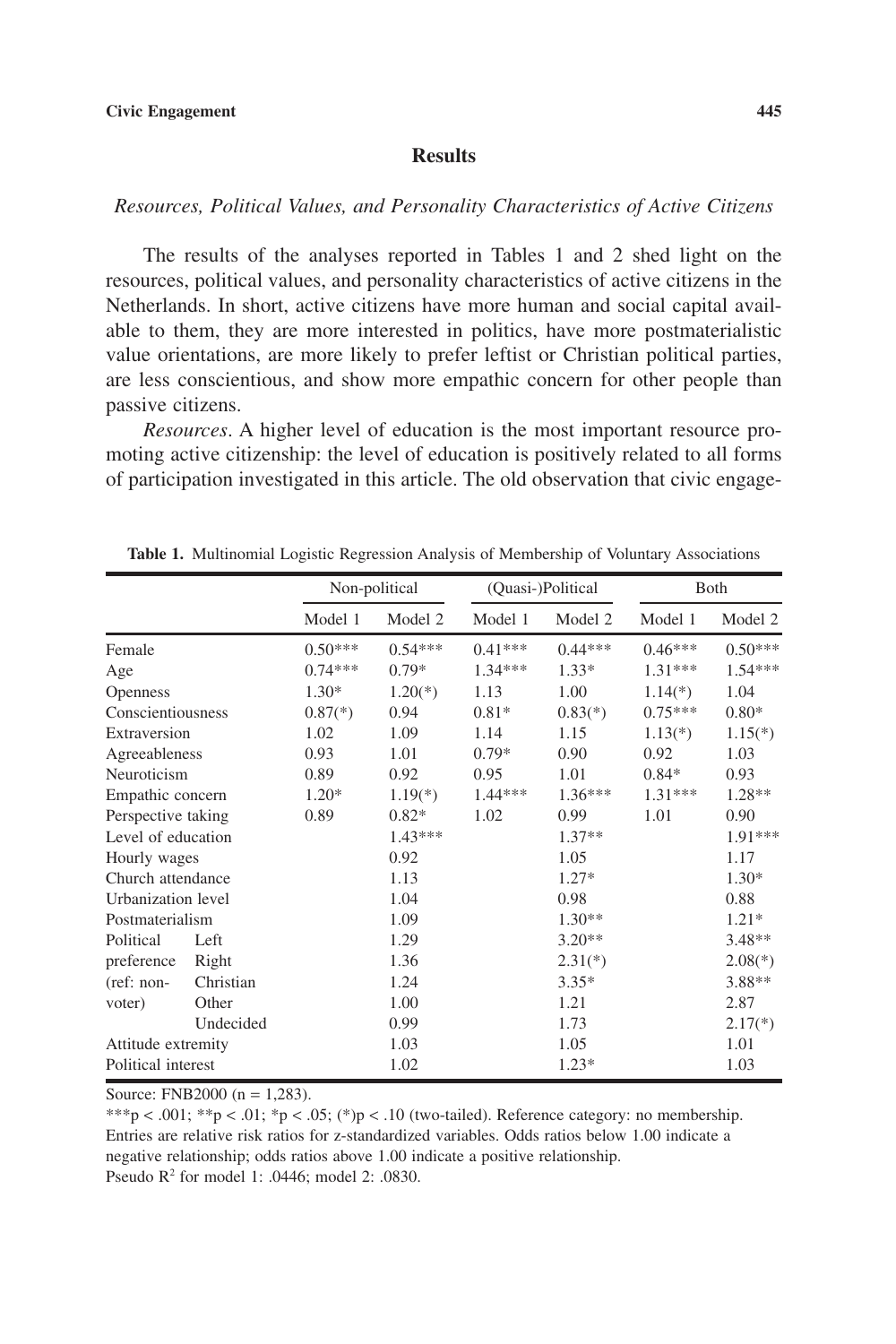|                    |           | Membership |           | Volunteering            |           |
|--------------------|-----------|------------|-----------|-------------------------|-----------|
|                    |           | Model 1    | Model 2   | Model 1                 | Model 2   |
| Female             |           | $0.49***$  | $0.55***$ | $0.40***$               | $0.42***$ |
| Age                |           | 1.11       | 1.14      | $1.27**$                | $1.35***$ |
| <b>Openness</b>    |           | 1.11       | 1.00      | $1.22**$                | 1.11      |
| Conscientiousness  |           | $0.81**$   | $0.87(*)$ | $0.82*$                 | 0.88      |
| Extraversion       |           | 1.05       | 1.04      | $1.21*$                 | $1.25*$   |
| Agreeableness      |           | 0.92       | 1.05      | 0.92                    | 1.03      |
| Neuroticism        |           | 0.93       | 1.00      | $0.87$ <sup>(*)</sup> ) | 0.93      |
| Empathic concern   |           | $1.24**$   | $1.20*$   | $1.30***$               | $1.27**$  |
| Perspective taking |           | 1.00       | 0.93      | 0.95                    | 0.87      |
| Level of education |           |            | $1.41***$ |                         | $1.61***$ |
| Hourly wages       |           |            | 1.14      |                         | 1.03      |
| Church attendance  |           |            | $1.19(*)$ |                         | $1.24*$   |
| Urbanization level |           |            | 1.06      |                         | $0.86(*)$ |
| Postmaterialism    |           |            | $1.15(*)$ |                         | $1.18(*)$ |
| Political          | Left      |            | $2.06*$   |                         | $2.32*$   |
| preference         | Right     |            | 1.63      |                         | 1.92      |
| $(ref: non-$       | Christian |            | 1.52      |                         | $3.60**$  |
| voter)             | Other     |            | 0.93      |                         | 2.87      |
|                    | Undecided |            | 1.03      |                         | $2.08(*)$ |
| Attitude extremity |           | 1.06       |           | 0.95                    |           |
| Political interest |           |            | 1.04      |                         | $1.26*$   |

**Table 2.** Multinomial Logistic Regression Analysis of Level of Engagement

Source: FNB2000 ( $n = 1.283$ ).

\*\*\*p < .001; \*\*p < .01; \*p < .05; (\*)p < .10 (two-tailed). Reference category: no participation in voluntary associations. Entries are relative risk ratios for z-standardized variables. Odds ratios below 1.00 indicate a negative relationship; odds ratios above 1.00 indicate a positive relationship. Pseudo R2 for model 1: .0313; model 2: .0739.

ment is unequally distributed (Almond & Verba, 1963) still holds. Those with more human capital are more likely to participate in voluntary associations. A lack of human capital is a barrier for civic engagement.

Hourly wages did not show any substantial relations to membership and volunteering (and neither did income or working hours, the ratio of which was the measure for hourly wages; results not shown). This result is not in line with economic models of volunteering (Freeman, 1997): those with a high value of time face higher opportunity costs and should be less likely to volunteer. However, the results show that higher wages do not inhibit civic engagement. An explanation for this anomaly can be found in the mobilization strategies of voluntary associations. The civic voluntarism model suggests that those with higher wages are more attractive as members of voluntary associations and are therefore more likely to be asked (Brady, Schlozman, & Verba, 1999).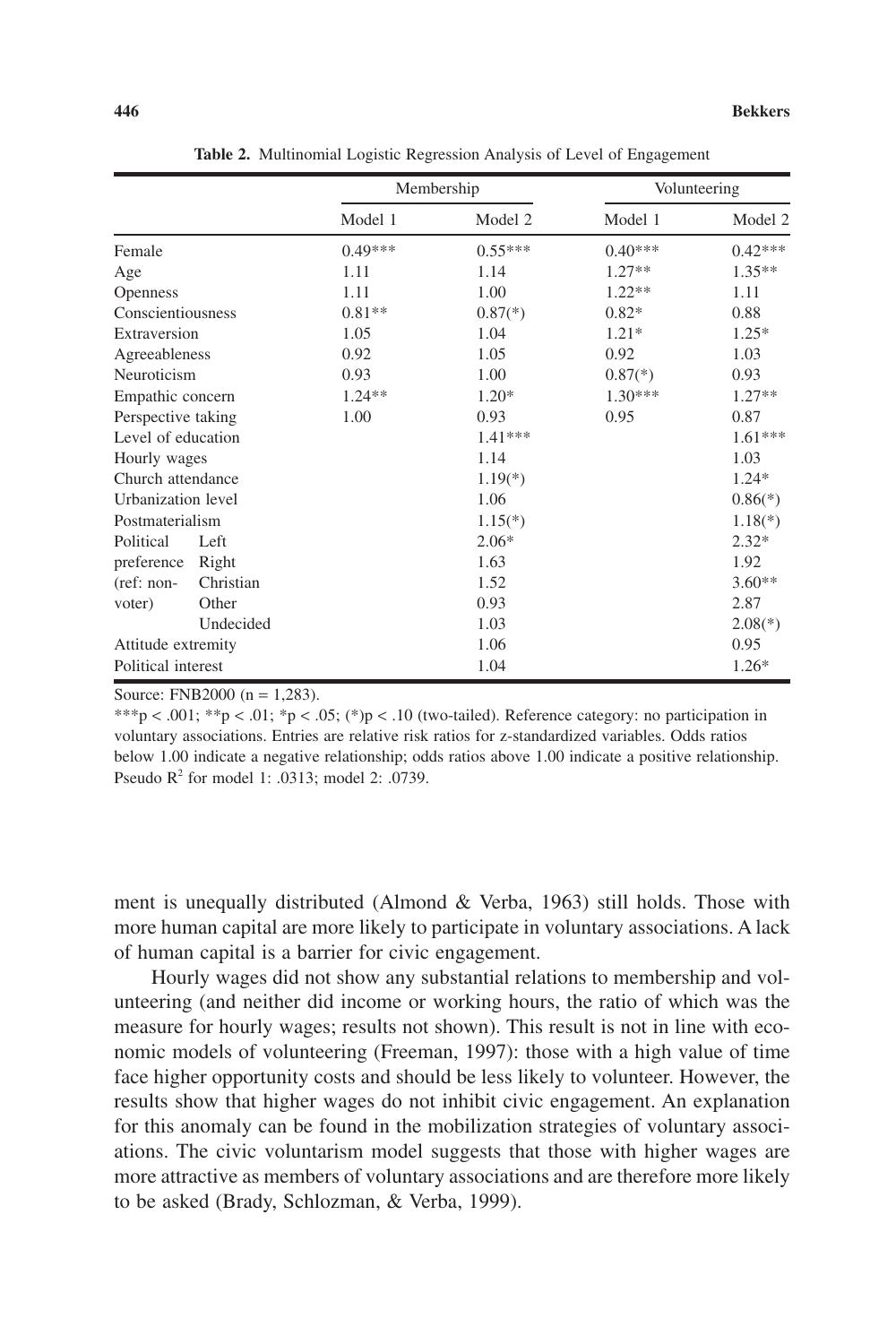## **Civic Engagement 447**

Church attendance was positively related to voluntary association membership, especially with political membership and multiple membership. In the past, church attendance used to be strongly correlated with membership and volunteering (Verba, Nie, & Kim, 1978, pp. 182–192). In the process of depillarization and secularization that took place in Dutch society since the 1960s, the effects of church attendance have declined (Bekkers & De Graaf, 2002). The United States shows hardly any sign of secularization, and, consequently, religious affiliation is still one of the key factors for civic engagement (Uslaner, 2002). Another indicator of social capital, the level of urbanization, was only weakly related to volunteering and combined membership. This result suggests that the difference between rural and urban environments in the Netherlands that was present 25 years ago (Verba, Nie, & Kim, 1978) has declined and that urban-rural differences in the Netherlands are smaller than in the United States (Oliver, 2001; Putnam, 2000).

*Political characteristics*. Political values and attitudes showed clear relationships with civic engagement. Of course, the effects of political values and attitudes were more pronounced on political membership, but several political characteristics also had effects on combined membership and on volunteering. Citizens with a greater interest in politics and postmaterialistic value orientations were more likely to be members of voluntary associations and were more likely to volunteer for an association. Postmaterialism and political interest intermediated a part of the relation of the level of education with civic engagement: regression models without postmaterialism and political interest showed a markedly stronger effect of the level of education. Other studies show that the increase of the mean level of education and the rise of postmaterialism have compensated for the negative effects of the decline of religion on civic engagement after World War II. Despite a massive secularization, lowering the proportion of church members from 98% in 1900 to 45% in 2000, Dutch citizens are engaged in even more voluntary associations than they were at the peaks of the pillarized era that ended in the 1960s (Bekkers & De Graaf, 2002; Burger & Veldheer, 2001). Voting preferences were also related to civic engagement. Nonvoters were less likely to be members and volunteers than citizens with a preference for a leftist or Christian political party. Controlling for voting preferences, attitude extremity was not related to civic engagement in the expected manner: those with politically more extremist opinions were not more likely to be engaged in voluntary associations.

*Psychological characteristics.* It is rather difficult to give a "one size fits all" characterization of the personality of active citizens. In social and personality psychology, volunteering is often studied as an example of prosocial behavior (Penner, 2002; Penner & Finkelstein, 1998) and agreeableness, empathy, perspective taking, and extraversion are usually considered to be prosocial dispositions fostering prosocial behavior (Allen & Rushton, 1983; Graziano & Eisenberg, 1994; Penner & Finkelstein, 1998). The results of the analyses show a less consistent picture. Empathic concern for other people emerges as the most typical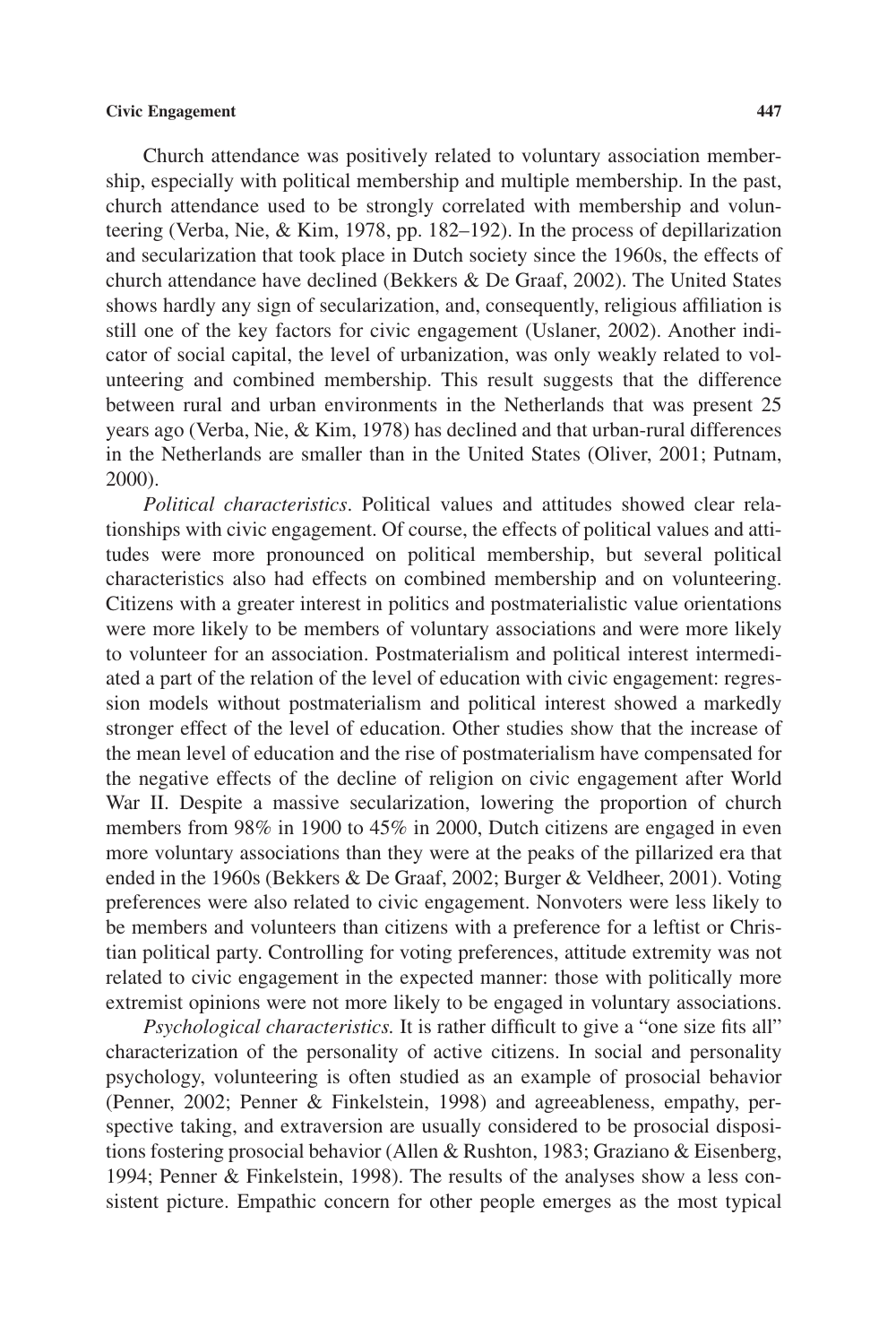characteristic of citizens who are actively participating in voluntary associations. The positive relationship of empathic concern with civic engagement is in line with several other studies, for instance on volunteerism (Penner, 2002; Penner & Finkelstein, 1998), political activism (Hoffman, 1986), and other examples of prosocial behavior (Eisenberg et al., 1989). A second personality characteristic that seems typical of citizens actively engaged in voluntary associations is a lower level of conscientiousness. Apparently, less orderly and systematic persons are more likely to participate in voluntary associations than their more conscientious counterparts. This result is rather surprising. In descriptions of the "Big Five," conscientiousness is often related to proactive behavior, a stronger will to achieve, high self-esteem, and impulse control (McCrae & John, 1992). Although these qualities seem to be valuable for citizens who want to participate in voluntary associations, conscientiousness actually decreases civic engagement. Unfortunately, conscientiousness has rarely been studied in the literature on civic engagement and prosocial behavior. Perhaps conscientiousness indicates dogmatism and inflexibility, which Adorno, Frenkel-Brunswick, Levinson, & Sanford (1950) suggested as sources of "the authoritarian personality." Although conscientiousness shows a weakly positive correlation  $(r = .15)$  with a scale consisting of conservative attitudes in politics ("unemployment benefits are too high") and pro-life attitudes ("the law is too easy on abortion"), the relation of conscientiousness with civic engagement does not decrease when conservative attitudes are taken into account. Future research should investigate the negative relationship between conscientiousness and civic engagement.

The other personality characteristics often have different effects for different forms of civic engagement. Openness to experience was typical of citizens participating in nonpolitical associations. This result is due to the relationship between openness and participation in cultural and expressive organizations, such as dancing, theatre, and musical groups (Bekkers & De Graaf, 2002). Extraversion was typical of volunteers and showed a somewhat weaker positive relationship with membership. This result is in line with previous research (Smith, 1966; Lindeman, 1995). Emotional stability was typical of citizens holding multiple memberships. This result is in line with research that documented a negative relationship between depression and civic engagement (Lin, 2001; Musick & Wilson, 2003). Finally, agreeableness was atypical of political activists, even when empathic concern was not included in the regression model. This result is surprising, because agreeableness is positively related to empathic concern, and empathic concern is positively related to civic engagement. Previous research (Elshaug & Metzer, 2001) found that agreeableness was typical of specific groups of volunteers. The results above indicate that agreeableness is not typical of all volunteers and that political idealists are not nice people in daily life. Additional analyses (not shown) indicate that the combination of high empathic concern and low agreeableness is typical of citizens with a more left wing political preference.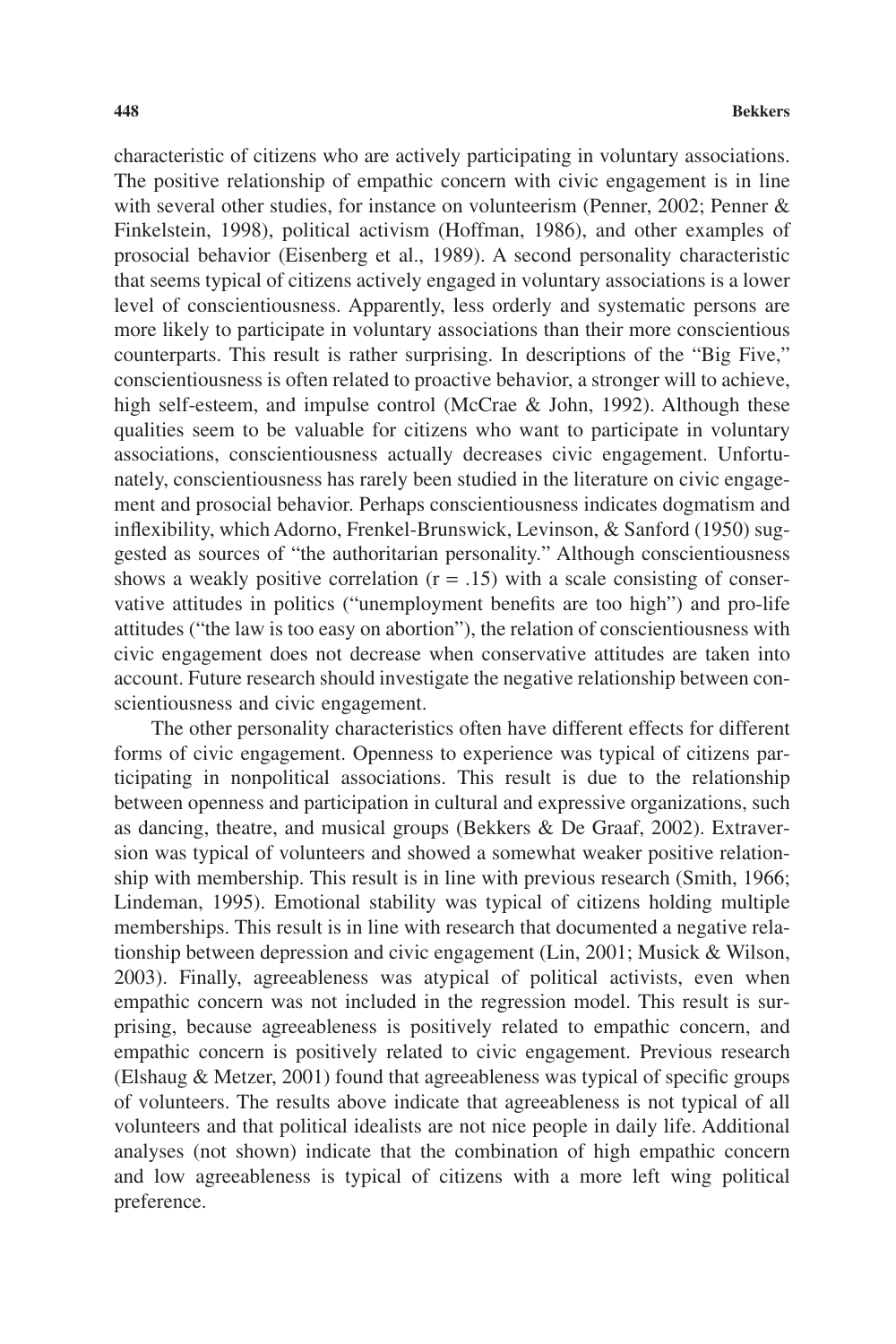#### **Civic Engagement 449**

# *How Resources Intermediate Effects of Personality Characteristics*

A comparison of the two regression models in Tables 1 and 2 shows that sociodemographic characteristics intermediate a large number of relationships of personality characteristics with civic engagement. Detailed analyses (available from the author upon request) entering sociodemographic characteristics one by one show that the effects of different personality characteristics are intermediated by different social conditions. The positive relationship of openness with nonpolitical participation weakens considerably when the level of education is introduced. This result is in line with the conceptualization of openness as "intellect" (McCrae & John, 1992). The negative relationship of agreeableness with (quasi) political participation disappears when left-wing voting preferences, interest in politics, and postmaterialism are taken into account, suggesting that progressive idealists are concerned for others but less agreeable persons. The negative relationship of neuroticism with holding both types of memberships disappears when the level of education is controlled. This result suggests that emotional stability (the antonym of neuroticism) is a useful trait in acquiring a higher level of education as well as in voluntary associations. The analysis of the intensity of engagement also shows that the level of education intermediates the positive relationship of openness and emotional stability with volunteering.

#### *How Effects of Personality Characteristics Vary with Opportunity Costs*

To test the "low-cost hypothesis" that effects of personality characteristics are smaller when the opportunity costs of participation are higher, Table 3 shows how the effects of personality characteristics on membership type and intensity of engagement vary with hourly wages. For respondents with high hourly wages, participation in voluntary associations is a high-cost activity, while for respondents with lower wages, participation is low-cost. The low-cost hypothesis predicts that the relationships of personality characteristics with civic engagement are weaker for those with lower wages. In the analyses, the interaction terms of personality characteristics with hourly wages should have negative effects (odds ratios below 1.00).

However, the results in Table 3 do not give equivocal support for the lowcost hypothesis. In line with the low-cost hypothesis, conscientiousness and agreeableness are less predictive of civic engagement at higher wage levels. Agreeable and conscientious persons are less likely to participate as they earn more. However, in contrast to the low-cost hypothesis, extraversion, emotional stability, and perspective taking are more characteristic of active citizens with higher wage levels. Among citizens with high-opportunity costs for participation, less neurotic persons are more likely to hold memberships in all types of associations, and they are more likely to volunteer; those with higher perspective taking abilities are more likely to volunteer and to hold multiple memberships; and more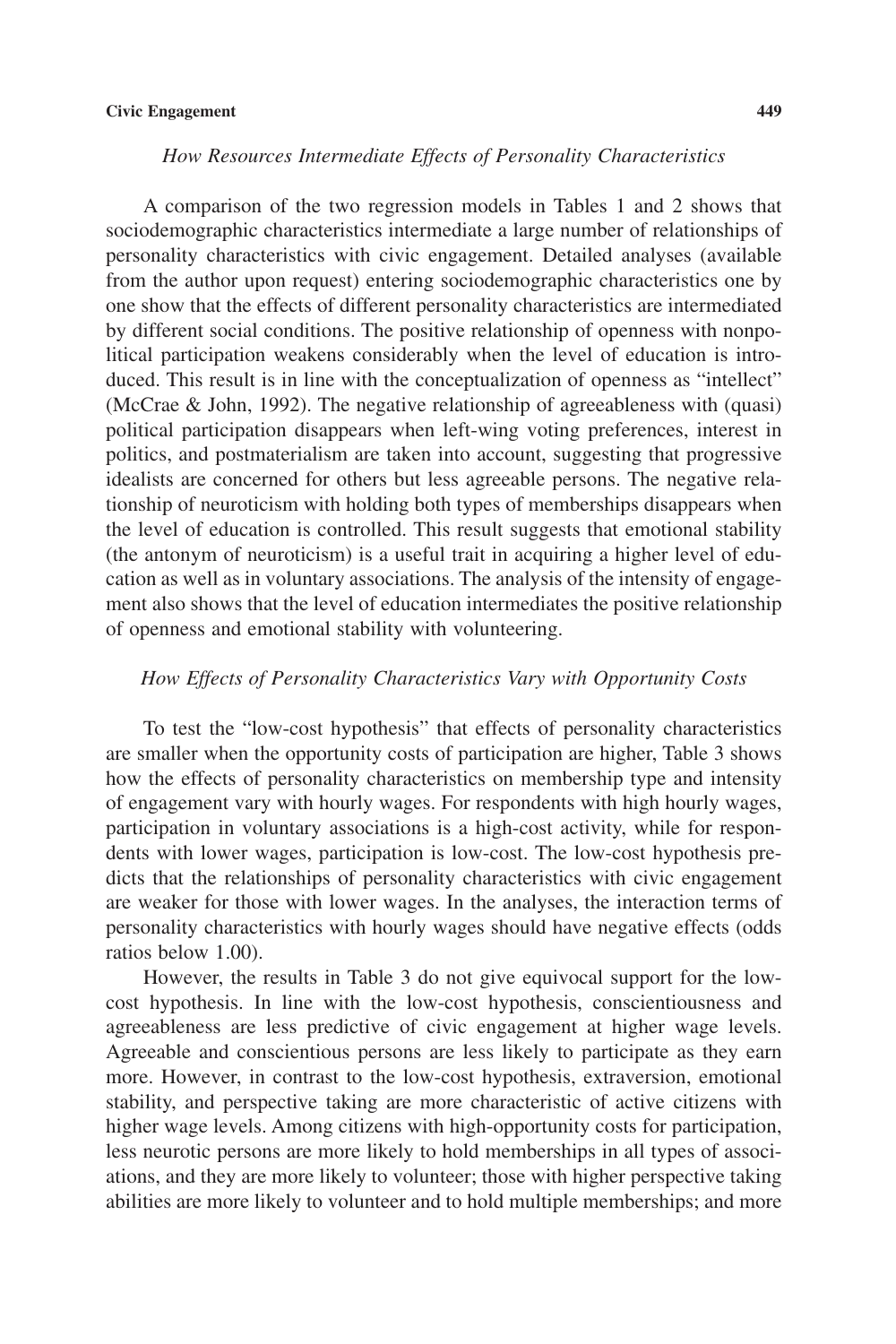|                               | Membership type |                         |            | Intensity of engagement |              |  |
|-------------------------------|-----------------|-------------------------|------------|-------------------------|--------------|--|
|                               | Non-political   | (Quasi-)political       | Both types | Membership              | Volunteering |  |
| <b>Openness</b>               | 1.15            | 1.00                    | 1.05       | 0.97                    | 1.11         |  |
| Conscientiousness             | 0.99            | 0.85                    | 0.86       | 0.93                    | 0.86         |  |
| Extraversion                  | 1.02            | 1.15                    | 1.16       | 1.02                    | $1.22*$      |  |
| Agreeableness                 | 0.96            | 0.83                    | 0.93       | 0.96                    | 0.95         |  |
| Neuroticism                   | $0.83(*)$       | 0.95                    | 0.90       | 0.93                    | 0.89         |  |
| Empathic concern              | $1.19(*)$       | $1.37***$               | $1.30**$   | $1.23*$                 | $1.29**$     |  |
| Perspective taking            | $0.83(*)$       | 1.04                    | 0.95       | 0.98                    | 0.91         |  |
| Hourly wages (w)              | 0.71            | 1.31                    | $1.60*$    | 1.38                    | 1.25         |  |
| $W \times$ openness           | 1.07            | 0.95                    | 0.93       | 1.00                    | 0.94         |  |
| $W \times$ conscientiousness  | $0.84*$         | $0.88$ <sup>(*)</sup> ) | $0.83*$    | $0.82**$                | 0.94         |  |
| $W \times$ extraversion       | $1.17*$         | 1.04                    | 1.04       | 1.07                    | 1.10         |  |
| $W \times$ agreeableness      | 0.76            | $0.46**$                | $0.53*$    | $0.55*$                 | $0.48**$     |  |
| $W \times$ neuroticism        | $1.30***$       | 1.19*                   | $1.14*$    | $1.20**$                | $1.15*$      |  |
| $W \times$ empathic concern   | 1.01            | 1.11                    | 0.99       | 1.16                    | 0.97         |  |
| $W \times$ perspective taking | 1.04            | 1.25                    | 1.38*      | $1.37*$                 | $1.41*$      |  |

**Table 3.** Multinomial Logistic Regression Analyses of Membership Type and Intensity of Engagement Including Interactions of Personality Characteristics with Hourly Wages

*Source:* FNB2000 (n = 1,283).

\*\*\*p < .001; \*\*p < .01; \*p < .05; (\*)p < .10 (two-tailed).

Entries are relative risk ratios for z-standardized variables. Odds ratios below 1.00 indicate a negative relationship; odds ratios above 1.00 indicate a positive relationship.

Effects of age, gender, resources, and political attitudes are not shown because they did not change substantially.

Pseudo R<sup>2</sup>-Square for analysis of membership type: .0969; for intensity of engagement: .0877.

extraverted persons are more likely to hold nonpolitical memberships as the opportunity costs for participation are higher.

The results in Table 2 provide another test of the "low-cost hypothesis." Because volunteering requires a sacrifice of time, and sheer membership does not, membership should be more strongly related to personality characteristics and political values than volunteering. However, the results clearly show a different pattern. Model 1 shows that volunteering is significantly related to four personality characteristics (openness, conscientiousness, extraversion, and empathic concern), while membership is related to only two of these characteristics (conscientiousness and empathic concern). Model 2 shows that volunteering is also more strongly related to political values than membership.

# **Discussion and Conclusion**

In this paper, three perspectives on civic engagement were brought together in an analysis of participation in voluntary associations in the Netherlands: the resource perspective from sociology, the political values perspective from politi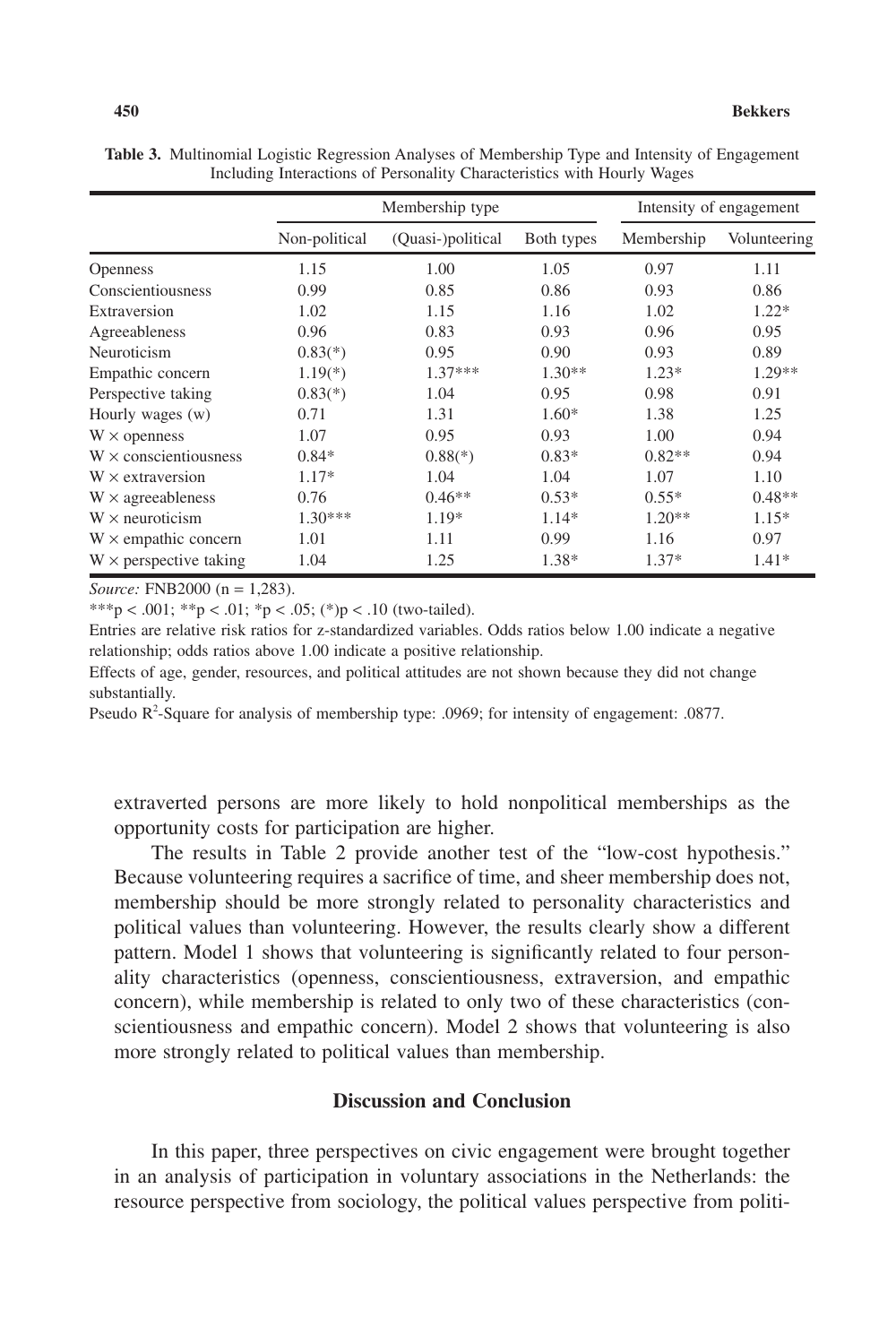cal science, and the personality perspective from psychology. The most distinctive characteristics of active citizens are their greater access to human and social capital, as well as their political preferences and attitudes. Civic engagement increases with the level of education, religiosity, interest in politics, and postmaterialistic value orientation and is higher among citizens living in rural areas and among citizens preferring left-wing or Christian political parties. Personality characteristics often have different effects for different forms of civic engagement. The most typical personality characteristic of active citizens is their higher level of empathic concern. The results suggest that a strictly psychological perspective on civic engagement is far from complete because it lacks the most important predictors. This is not to say that personality can be ignored because it is irrelevant. Taking account of individual differences in personality enables the researcher to understand civic engagement more fully, especially the choice among different types of voluntary associations.

The analyses provide two additional arguments why it is important to consider personality characteristics in the analysis of civic engagement. The first argument is that the effects of so-called "sociological" factors like educational attainment and church attendance are partly mediating the effects of individual differences in empathic concern and neuroticism. Education and church attendance partly intermediated effects of five out of seven personality characteristics on civic engagement. Effects of agreeableness, conscientiousness, openness, neuroticism, and empathic concern all declined when "sociological" and "political" characteristics were taken into account. The second argument is that the effects of personality and social conditions are not simply additive. This paper investigated whether effects of personality characteristics on civic engagement vary with the costs of participation. The "low-cost hypothesis" suggests that effects of personality characteristics and other "soft incentives" decline with increasing costs of participation. However, the results do not give much support for this hypothesis. While agreeableness and conscientiousness are less characteristic of citizens with higher opportunity costs for participation who are engaged in voluntary associations, extraversion, perspective taking, and emotional stability are more characteristic of those citizens. These results cannot easily be reconciled with the low-cost hypothesis. The anomalies can be explained by the argument that the effects of personality characteristics also depend on the benefits of participation. High costs for participation may be compensated by high benefits. Participation in voluntary associations may be a more satisfying activity for persons with higher levels of extraversion, emotional stability, and perspective taking. However, this rather speculative hypothesis needs further testing.

In any case, a closer cooperation between sociology, psychology, and political science is needed to discover when and how individual differences in personality are related to prosocial behavior in general and to civic engagement in particular. Future work should develop and test alternative hypotheses, paying more attention to how different social contexts may activate different personality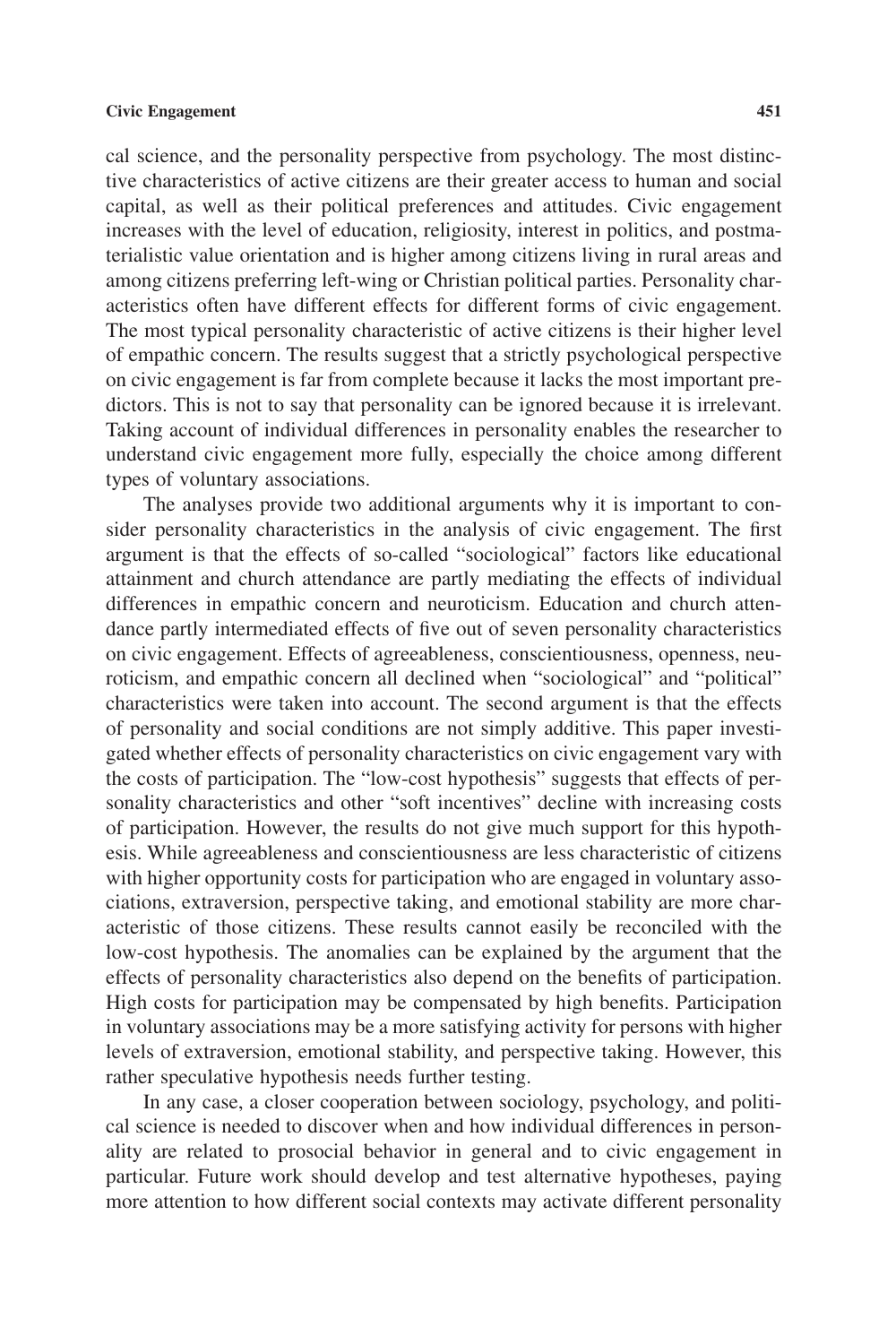characteristics, and how individual differences in personality lead to the selection of situations matching these personality characteristics (Buss, 1987). For instance, the finding that church attendance intermediated the effect of empathy in several analyses may indicate that religious meetings are more attractive to empathic persons. Another intriguing finding was that political preferences intermediated effects of personality characteristics on civic engagement, suggesting that voters with different political orientations have different personality characteristics. These topics call for further research. Social and political characteristics interact with and intermediate the effects of individual differences in personality on civic engagement. We are only at the start of understanding this complex pattern of interrelations between social structure, personality, and social and political outcomes.

# **ACKNOWLEDGMENTS**

A previous version of this paper was presented at the 5<sup>th</sup> Conference of the European Sociological Association, Helsinki. I thank Harry Ganzeboom, Nan Dirk de Graaf, Mark Wilhelm, three anonymous reviewers, and the editors of *Political Psychology* for their useful comments. This research is sponsored by the Dutch Council for Scientific Research NWO, under grant 425-12-002. Correspondence concerning this article should be sent to René Bekkers (ICS/Department of Sociology, Utrecht University, Heidelberglaan 2, 3584 CS Utrecht, The Netherlands). E-mail: R.Bekkers@fss.uu.nl

## **REFERENCES**

- Adorno, T. W., Frenkel-Brunswik, E., Levinson, D. J., & Sanford, R. N. (1950). *The authoritarian personality*. New York: Harper & Row.
- Allen, N., & Rushton, J. P. (1983). The personality of community volunteers. *Journal of Voluntary Action Research, 9*, 1183–1196.
- Almond, G. A., & Verba, S. (1963). *The civic culture: Political attitudes and democracy in five nations*. Princeton: Princeton University Press.
- Ashton, M. C., & Lee, K. (2001). A theoretical basis for the major dimensions of personality. *European Journal of Personality, 15*, 327–353.
- Baer, D., Curtis, J., & Grabb, E. (2001). Has voluntary association activity declined? Cross-national analyses for fifteen countries. *Canadian Review of Sociology & Anthropology, 38*, 249–275.
- Bekkers, R. (2003). Trust, accreditation, and philanthropy in the Netherlands. *Nonprofit & Voluntary Sector Quarterly, 32*, 596–615.
- Bekkers, R., & De Graaf, N. D. (2002). Verschuivende achtergronden van verenigingsparticipatie. *Mens & Maatschappij, 77*, 338–360.
- Brady, H. E., Schlozman, K. L., & Verba, S. (1999). Prospecting for participants: Rational expectations and the recruitment of political activists. *American Political Science Review, 93*, 153–169.
- Brady, H. E., Verba, S., & Schlozman, K. L. (1995). Beyond SES: A resource model of political participation. *American Political Science Review, 89*, 271–294.
- Burger, A., & Veldheer, V. (2001). The growth of the nonprofit sector in the Netherlands. *Nonprofit & Voluntary Sector Quarterly, 30*, 221–246.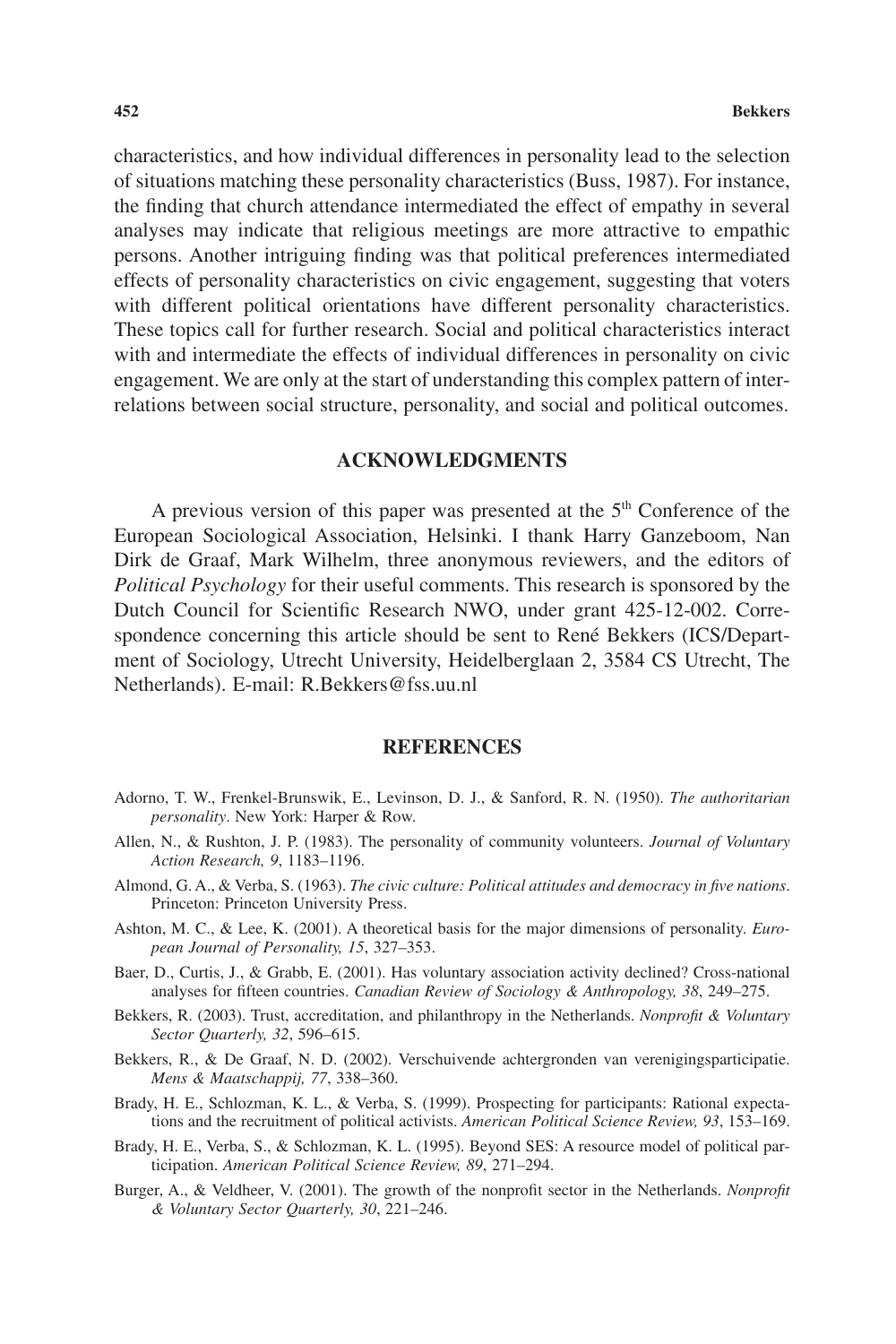#### **Civic Engagement 453**

- Buss, D. M. (1987). Selection, evocation, and manipulation. *Journal of Personality and Social Psychology, 53*, 1214–1221.
- Carlo, G., Allen, J. B., & Buhman, D. C. (1999). Facilitating and disinhibiting prosocial behaviors: The nonlinear interaction of trait perspective taking and trait personal distress on volunteering. *Basic and Applied Social Psychology, 21*, 189–197.
- Clary, E. G., Snyder, M., Ridge, R. D., Copeland, J. T., Stukas, A. A., Haugen, J. A., & Miene, P. K. (1998). Understanding and assessing the motivations of volunteers: A functional approach. *Journal of Personality and Social Psychology, 74*, 1516–1530.
- Cohen, A., Vigoda, E., & Samorly, A. (2001). Analysis of the mediating effect of personalpsychological variables on the relationship between socioeconomic status and political participation: A structural equations framework. *Political Psychology, 22*, 727–757.
- Costa, P. T., & McCrae, R. R. (1988). Personality in adulthood: A six-year longitudinal study of selfreports and spouse ratings on the NEO personality inventory. *Journal of Personality and Social Psychology, 54*, 853–863.
- Cramer, J. S. (1991). *The logit model: An introduction for economists*. London: Edward Arnold.
- Davis, M. H. (1994). *Empathy: A social psychological approach*. Madison: Brown & Benchmark.
- De Graaf, N. D. (1988). *Postmaterialism and the stratification process: An international comparison*. Dissertation, Utrecht University.
- De Graaf, N. D., De Graaf, P., Kraaykamp, G., & Ultee, W. (2000). *Enquete Nederlandse Bevolking 2000*. [Datafile]. Department of Sociology, Radboud University Nijmegen.
- Dekker, P., & Van den Broek, A. (1998). Civil society in comparative perspective: Involvement in voluntary associations in North America and Western Europe. *Voluntas, 8*, 11–38.
- Diekmann, A., & Preisendörfer, P. (1998). Environmental behavior: Discrepancies between aspirations and reality. *Rationality & Society, 10*, 79–102.
- Eisenberg, N., Miller, P. A., Schaller, M., Fabes, R. A., Fultz, J., Shell, R., & Shea, C. L. (1989). The role of sympathy and altruistic personality traits in helping: A reexamination. *Journal of Personality, 57*, 41–67.
- Elshaug, C., & Metzer, J. (2001). Personality attributes of volunteers and paid workers engaged in similar occupation tasks. *The Journal of Social Psychology, 141*, 752–763.
- Freeman, R. (1997). Working for nothing: The supply of volunteer labor. *Journal of Labor Economics, 15*, 140–167.
- Fukuyama, F. (1999). *The great disruption: Human nature and the reconstitution of social order.* New York: The Free Press.
- Goldberg, L. R. (1992). The development of markers of the Big-Five factor structure. *Psychological Assessment, 4*, 26–42.
- Graziano, W., & Eisenberg, N. (1994). Agreeableness and altruism. In R. Hogan, J. W. Johnson, & S. Briggs (Eds.), *Handbook of personality psychology*. New York: Academic Press.
- Green, D. P., & Shapiro, I. (1994). *Pathologies of rational choice: A critique of applications in political science*. New Haven: Yale University Press.
- Hoffman, M. L. (1986). Empathy and prosocial activism. In N. Eisenberg, J. Reykowski, & E. Staub, (Eds.), *Social and moral values: Individual and societal perspectives* (pp. 65–85). Hillsdale: Erlbaum.
- Huber, P. J. (1967). The behavior of maximum likelihood estimates under non-standard conditions. In L. M. LeCam & J. Neyman (Eds.), *Proceedings of the fifth Berkeley symposium on mathematical statistics probability*, *1* (pp. 221–233). Berkeley: University of California Press.
- Inglehart, R. (1977). *The silent revolution: Changing values and political styles among Western publics*. Princeton: Princeton University Press.
- Inglehart, R. (1996). *Modernization and postmodernization*. Princeton: Princeton University Press.